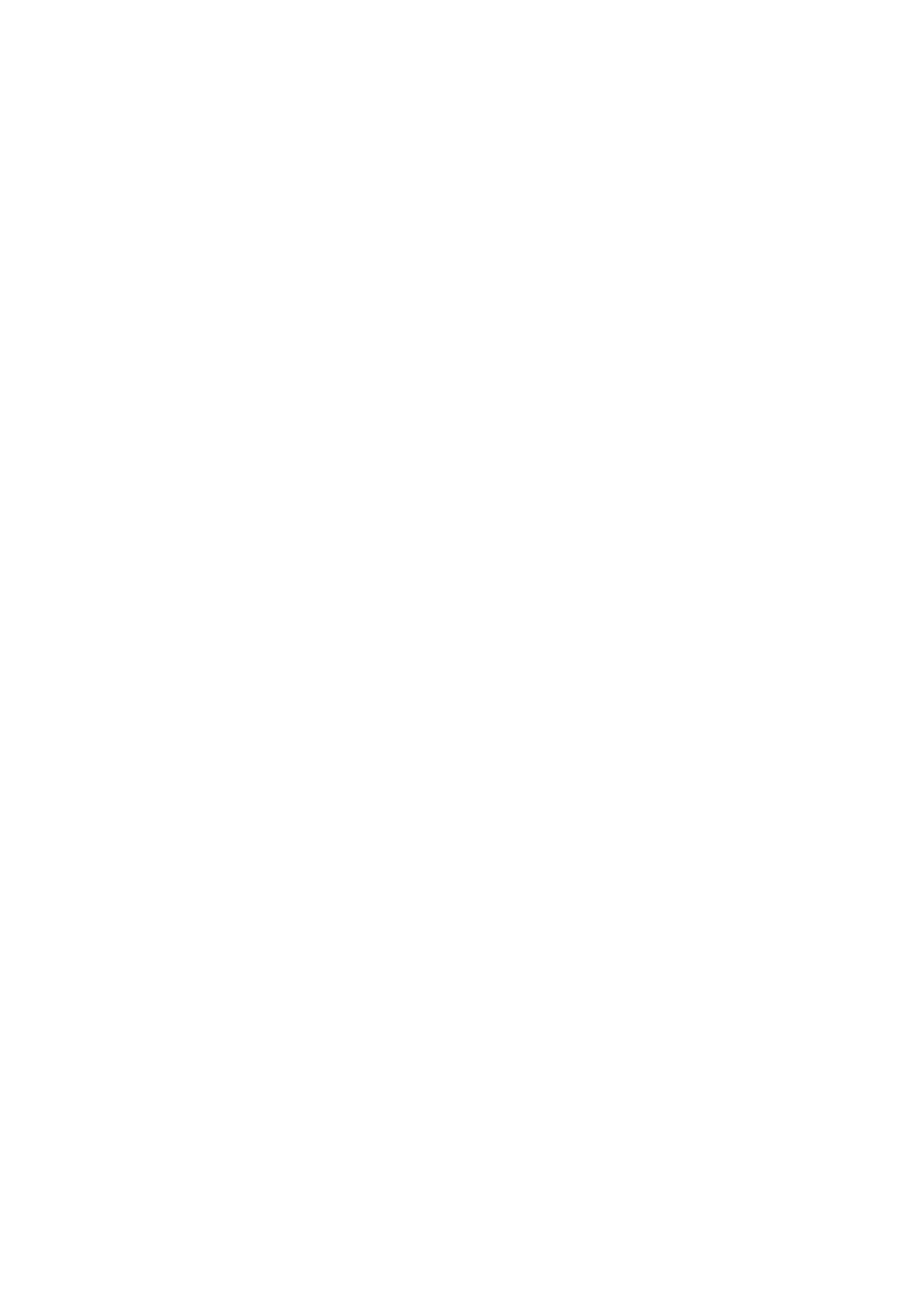### Constitution

1. NAME The name of the Society shall be

Quaker Family History Society

- 2. OBJECTS The objects of the Society shall be:
	- a) To promote and encourage the public study of family history, genealogy, heraldry and local history with particular reference to Quakers in the British and Irish Isles, but also to the diaspora;
	- b) To promote the preservation, security and accessibility of archival material.

#### 3. POWERS

In furtherance of the above objects, but not further or otherwise, the Society shall have the following powers:

- a) To promote and engage in educational activities including the issue of a regular journal and the publication and sale of other appropriate material in manuscript or electronic form or on the internet;
- b) to hold lectures and discussions and organise research events and visits for Society members and interested members of the general public;
- c) to hold and maintain a library of printed and other works for the use of Society members and, if practicable, to extend this to interested members of the general public;
- d) to preserve, index, transcribe, copy and publish original source materials;
- 1 of 13 pages of text e) to undertake relevant projects of every kind including (without prejudice to the generality of the foregoing) the recording, transcribing, copying or indexing of archives, manuscripts, registers, records, photographs, portraits,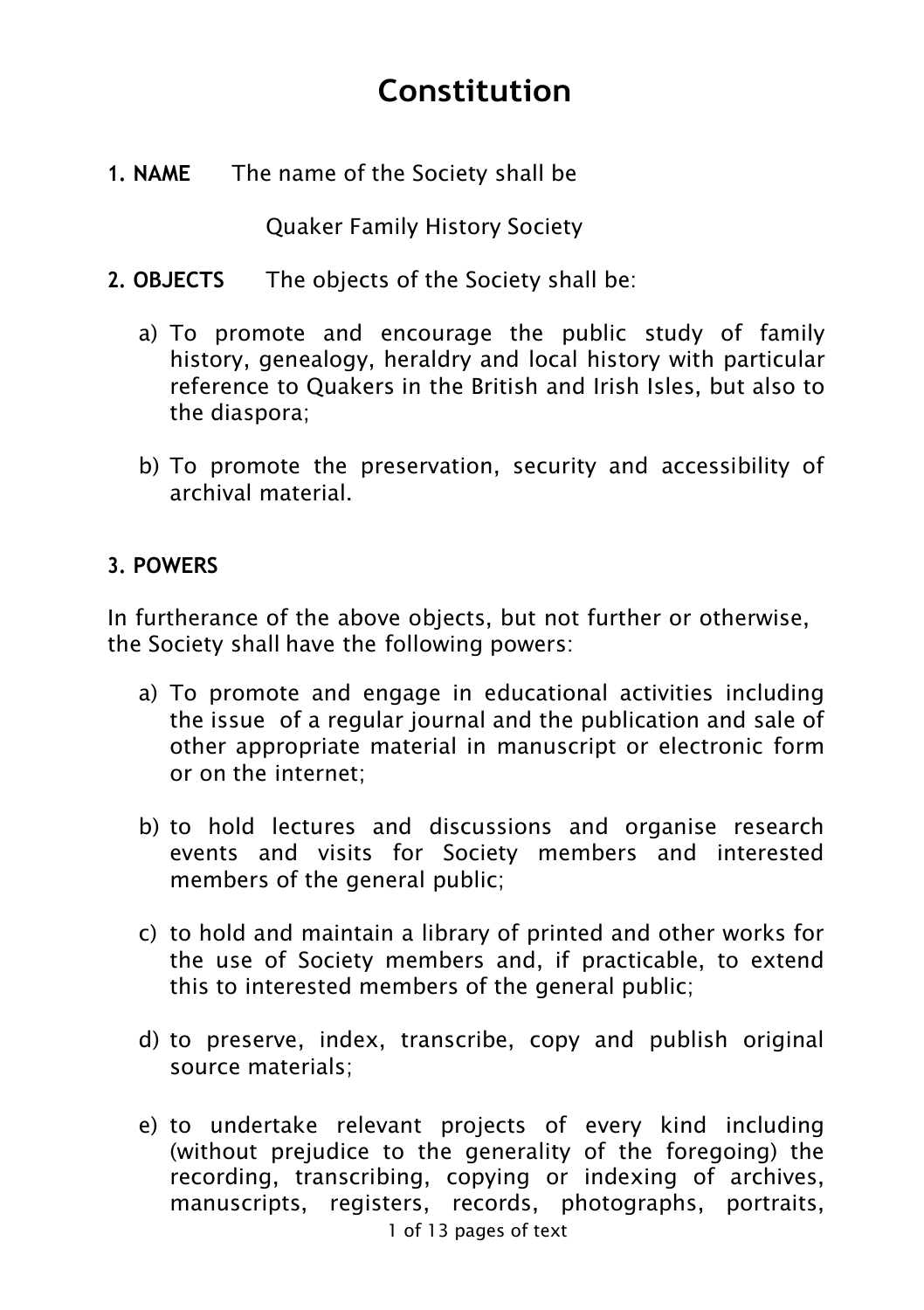maps, monumental inscriptions and war memorials;

f) to pursue collaborative actions with similar societies and with supportive bodies, such as churches, libraries, record offices and educational institutions.

#### 4. AFFILIATION

The Society shall be a member of the Family History Federation (Registered Charity No. 1038721) and shall have the power to guarantee its debts in the event of its insolvency up to the sum of £1. The Society may also affiliate with other charitable organisations whose objects are deemed compatible and mutually supportive.

#### 5. MEMBERSHIP

- a) Membership of the Society shall be open to all persons showing genuine interest in the support of the Society's objects. Application for membership will be on a prescribed form.
- b) The Executive Committee may only refuse an application for membership if acting reasonably and properly they consider it to be in the best interests of the Society to refuse an application.

A decision to refuse an application shall be given in writing to the applicant within 21 days of the decision, giving reasons for refusal. The applicant may make written representations about the decision and the Executive Committee must consider these and notify the applicant of their decision in writing within a reasonable time which will be final.

- c) Classes of membership shall be determined by the Executive Committee of the Society and may include such categories as Ordinary, Family, Student, Joint, Life, Honorary and Institutional.
- d) Subscriptions shall be payable at the time and at the rate determined by the Executive Committee of the Society, subject to the approval of members at a General Meeting.
- e) Membership rights shall not be transferable.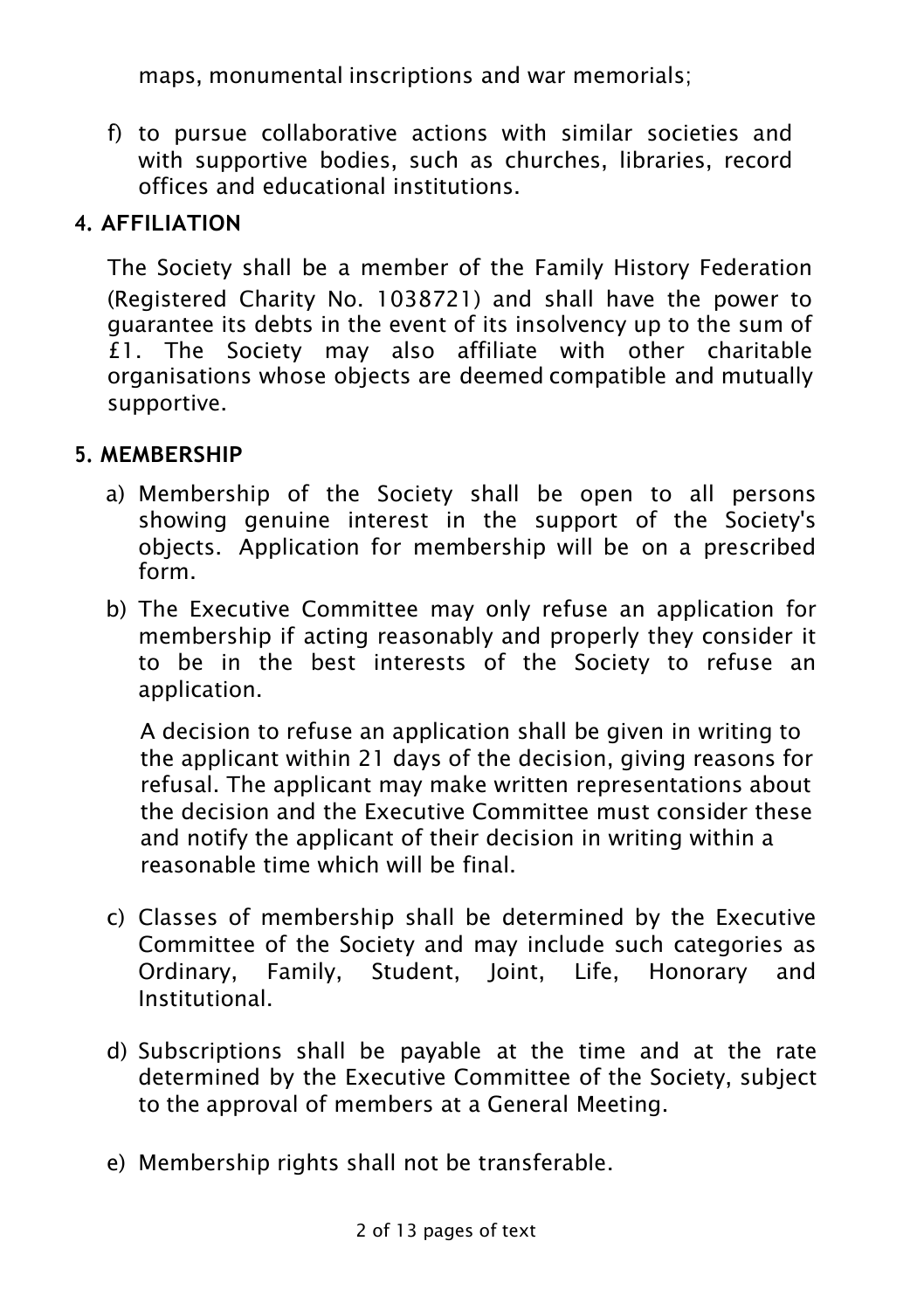- f) The Executive Committee shall keep a register of the names and addresses of the members of the Society and shall be responsible for keeping it up to date and in compliance with the Data Protection Act 2018.
- g) The Executive Committee of the Society may suspend from membership any member whose activities, in their opinion, are determined to be prejudicial to the Society. Such members will have the right of appeal to the next following Annual General Meeting of the Society or to an Extraordinary General Meeting convened in accordance with the procedure outlined in Clause 6 (b) below.
- h) Membership shall be terminated:
	- i) by death or (if an organisation) it ceasing to exist; or
	- ii) by written resignation to the Secretary or other appropriate officer of the Society; or
	- iii) if any sum due to the Society from the member remains unpaid in full within 3 months of it falling due unless the Executive Committee resolves there are extenuating circumstances to permit the membership to continue; or
	- iv) if the Executive Committee by a majority of more than 75% resolve that it is in the best interests of theSociety that his or her membership is terminated. Such a resolution to terminate membership may only be passed by the Executive Committee and if:
		- a) at least 21 days' notice in writing of the meeting at which the resolution will be proposed and the reasons why it is to be proposed is given to the member and
		- b) such member or if he or she prefers a representative of the member (who need not be a member of the Society ) has been given the right to make representations in writing or in person to the Executive Committee before a final decision is taken by the Executive Committee.

#### 6. ADMINISTRATION

a) The Society shall be administered by an Executive Committee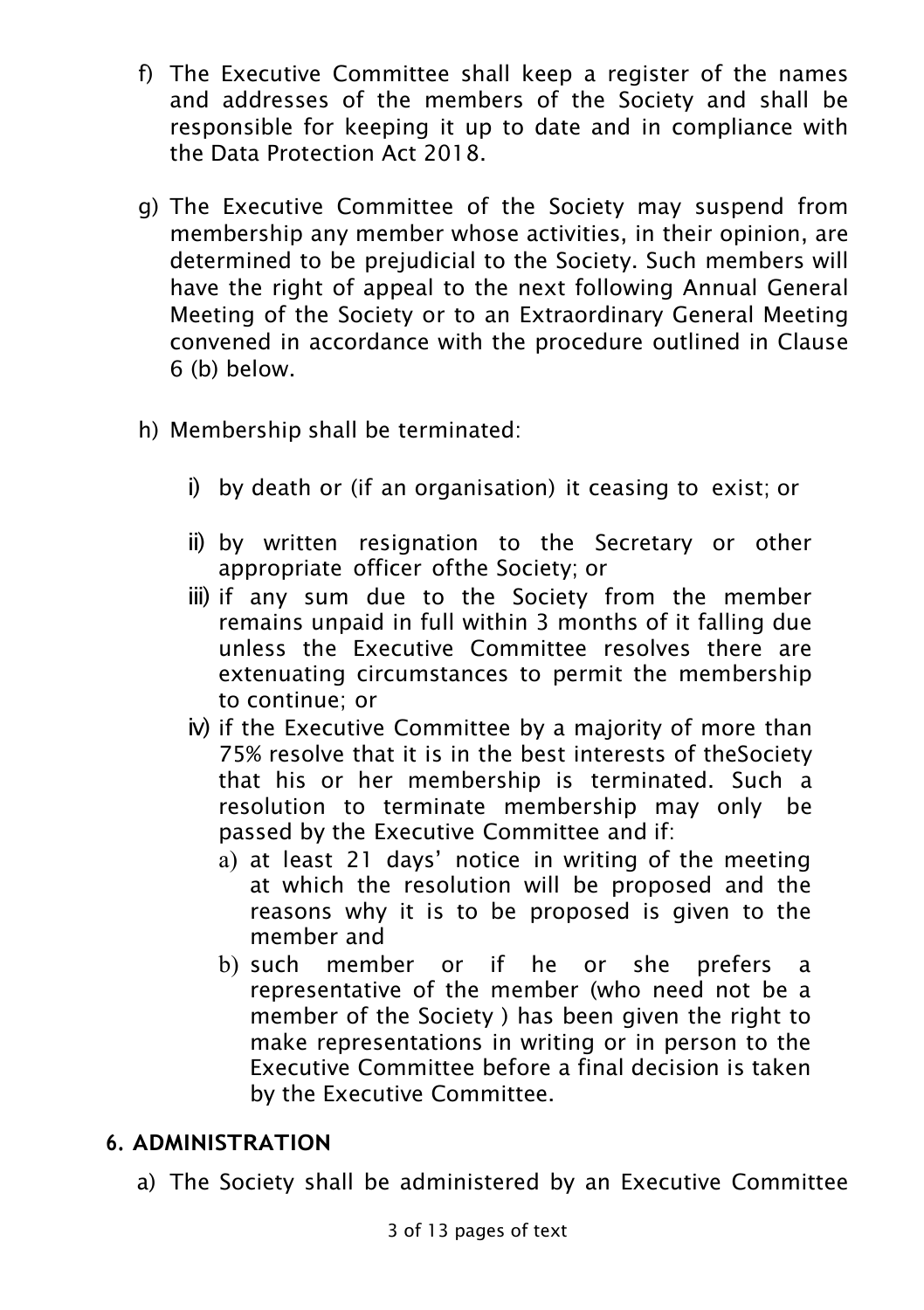consisting of not less than six members. Officers of this Committee shall be the Chair, Vice-Chair, Secretary and Treasurer. A quorum of the Executive Committee shall consist of two-thirds of those serving on the Executive Committee.

- b) At every Annual General Meeting not less than one third of the elected Committee members shall retire from office.
- c) Committee members forming the retiring third shall be those who have been longest in office since they were last elected or re-elected to the Committee. If the choice is between people who became Committee members on the same day those to retire shall be chosen by lot if not agreed.
- d) Anybody co-opted to fill a casual vacancy under rule 6(h) during the year and who retires for that reason shall not count towards the one third to retire.
- e) Elections for the Officers and other Committee members shall take place at each Annual General Meeting , each member so elected agreeing to serve a term of three years, their terms of office commencing with the declaration of the election results at the Annual General Meeting.
- f) Officers and other Committee members who retire under rule 6(b) may submit themselves for re-election, but shall not serve more than two three year terms in succession.
- g) Nominations should be submitted in writing to the Secretary not less than 14 days before the day on which the Annual General Meeting is to take place. If insufficient nominations have been received to fill the vacancies, the chair of the meeting may, at his or her discretion, take nominations from the floor.
- h) Co-options:
	- i. If an Officer's post or another position of particular responsibility (e.g. Editor, Membership Secretary) remains unfilled, the Executive Committee shall have the power to co-opt a previous holder of that post to fill that vacancy on an acting basis until the following Annual General Meeting.
	- ii. The Executive Committee shall also have the power to coopt members to fill casual vacancies on the committee, as well as to invite individuals on an annual basis to undertake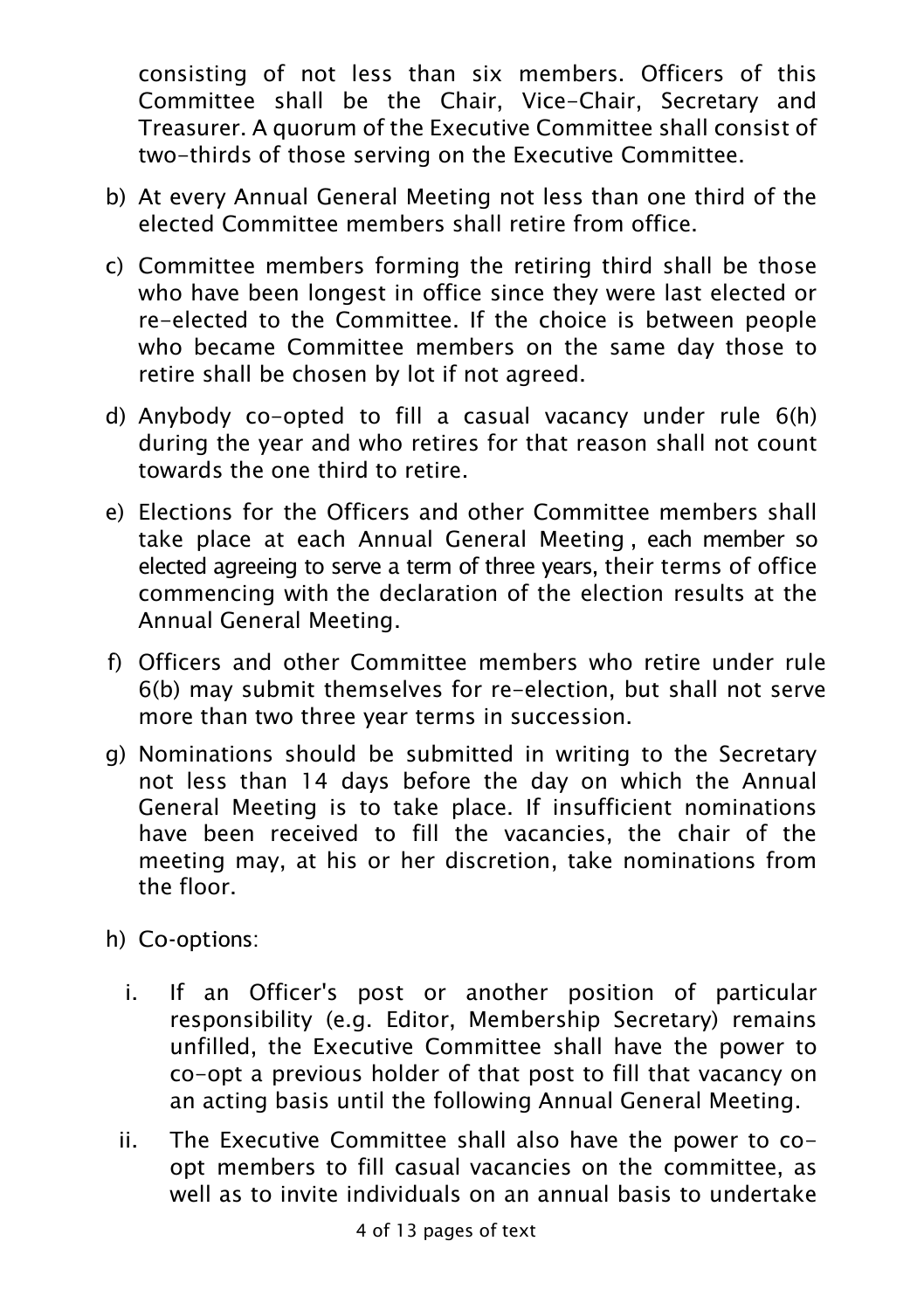other tasks which are deemed to be necessary for the proper and effective administration of the Society's affairs. Any co-option shall only last until the following Annual General Meeting, at which the normal processes of nomination and election will apply, and the three year term of office will then begin.

- i) Only fully paid-up members of the Society present in person or by proxy shall be entitled to vote at the Annual General Meeting.
- j) One or more Auditors or Independent Examiners of the Accounts of the Society shall be appointed at the Annual General Meeting to carry out the account examiner duties referred to in Clause 10(d) below.
- k) Meetings of the Executive Committee
- i. The Executive Committee shall meet at least three times during the year.
- ii. Any urgent decisions that may be required between meetings may be made by email, provided all members of the committee are given the same information at approximately the same time, and any decision is approved by a majority of all of the committee members. All decisions made in this way will also be recorded in the minutes of the next ensuing meeting.

#### 7. BRANCHES

- a) The Executive Committee of the Society shall have the power to establish branches, in furtherance of the Society's objects and on such terms as the Executive Committee shall prescribe. In the event of a branch being formed any property or funds acquired by it shall belong to the Society.
- b) Each branch so established shall comply with this Constitution and act in pursuance of its objects and be subject to regulations or bye-laws approved by the Society.
- c) A branch may be suspended at any time by a resolution of the Executive Committee or dissolved on a resolution of the members at a General Meeting (including an Annual General Meeting) of the Society. Such resolutions shall give directions and instructions for liability of the branch during suspension or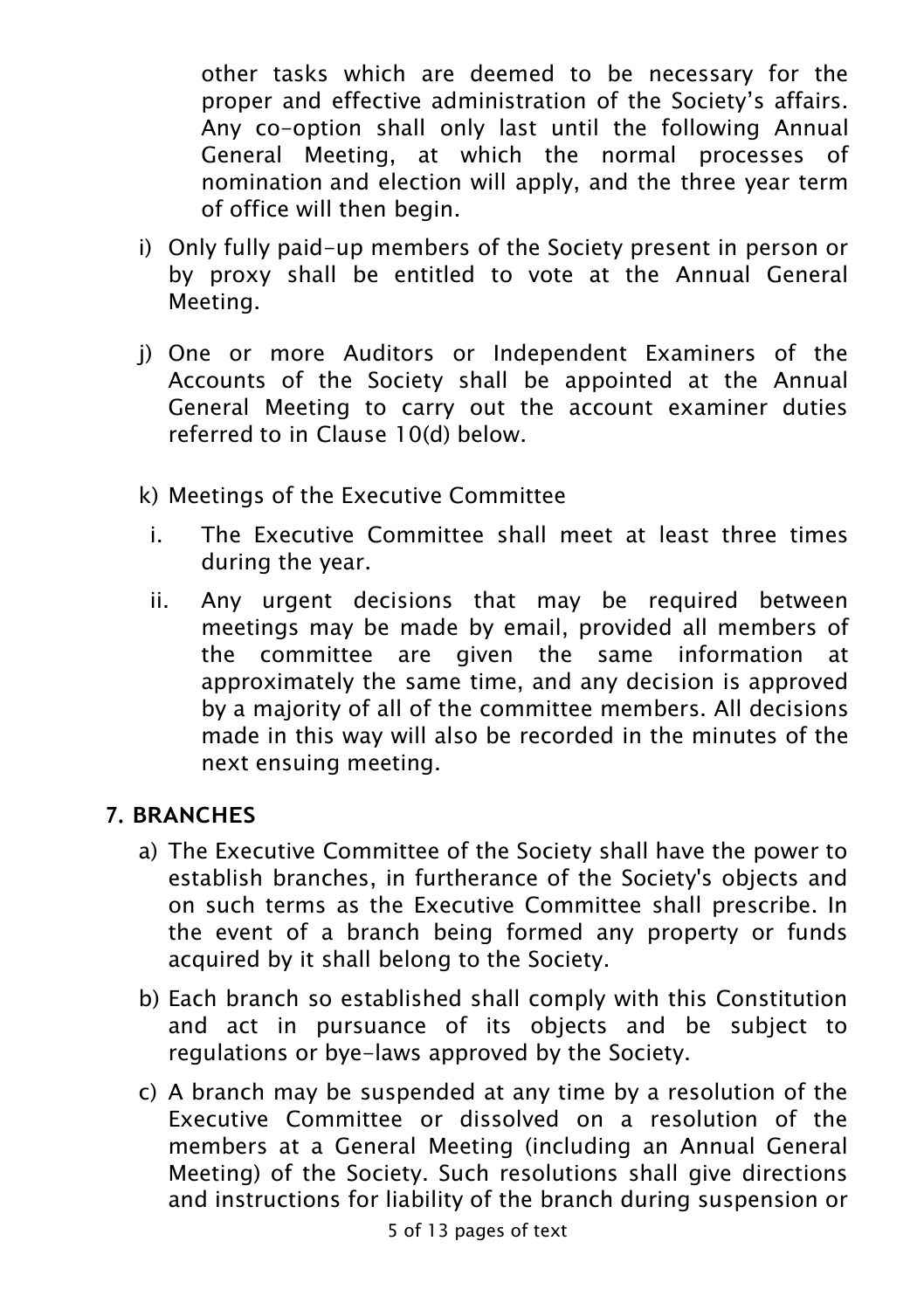following dissolution as the case may be.

d) Subject to the above, a branch may generally manage its own affairs but shall not pledge the credit of the Society.

#### 8. GENERAL MEETING

- a) In this constitution the terms 'meet' and 'meeting' include a physical meeting, a video conference, an internet video facility or similar electronic method allowing simultaneous visual and audio participation, except where this would be inconsistent with any legal obligation.
- b) A Meeting shall take place at the physical location specified in the Notice of Meeting for the holding of the Meeting, or if the Meeting is called as an online virtual Meeting or by telephone conference, the Meeting shall take place at the electronic or virtual platform used by the Society to host the Meeting or if called as a hybrid meeting the physical location where the Meeting is to be held and the electronic or virtual platform used by the Society to host the Meeting and the Notice of Meeting shall specify such platform and host.
- c) A person entitled to attend and vote at a Meeting may participate by being physically present at the location of the Meeting stated in the Notice of Meeting or if it is held virtually online or by telephone conference or as a hybrid meeting participation in the Meeting called by the Notice of Meeting shall be taken to be presence in person at the Meeting.
- d) A person attending a Meeting virtually shall have the same rights to receive notice, speak, vote and otherwise participate in the Meeting as they would have if attending the Meeting in person.
- e) Where arrangements have been made for a Meeting to be held virtually or as a hybrid meeting the Notice calling the Meeting shall state that fact and include details of the means by which a person may attend the Meeting virtually.
- f) An Annual General Meeting shall be held once a year, not being more than 15 months after the holding of the preceding Annual General Meeting, when the Officers shall present their reports. Notice in writing of this meeting and the agenda of items to be considered shall be given to members at least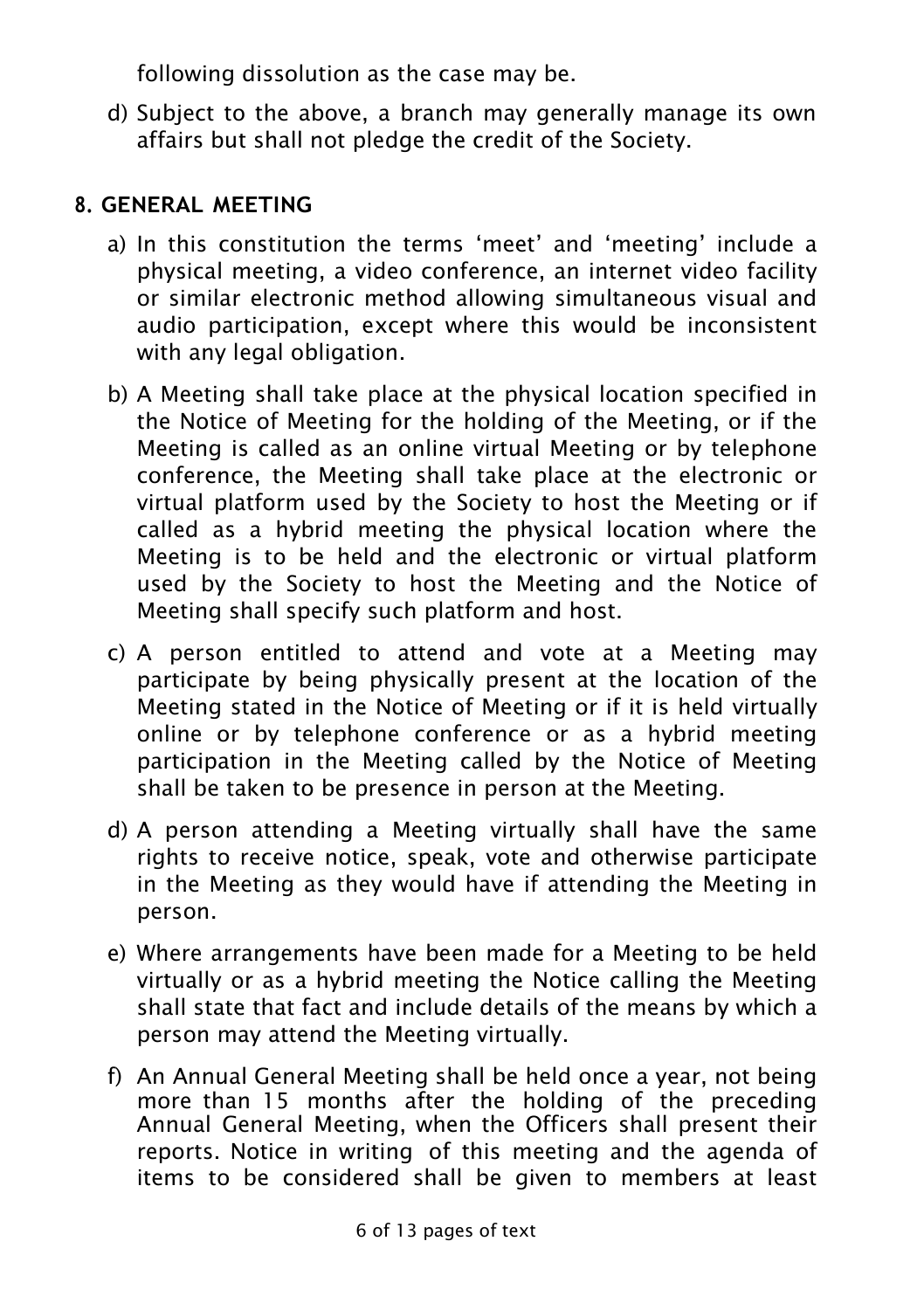fourteen clear days prior to the event. The notice must also contain a statement setting out the right of members to appoint a proxy under Clause 8(m). At such Annual General Meeting the business shall include:

- a. the election of officers and members of the Executive Committee;
- b. the appointment of an auditor or independent examiner if required by law;
- c. the consideration of reports by or on behalf of the Executive Committee on the activities carried out by the Society and;
- d. the laying of the Society's relevant annual accounts before the members.
- g) An Extraordinary General Meeting may be convened either at the request of the Executive Committee or at the request of 10% of the members or 15 members having voting rights (whichever is the less), with prior written notice furnished to the members at least twenty-eight days before the meeting, setting out the business to be discussed.
- h) At any Meeting a resolution put to the vote of the Meeting shall be decided on a show of hands or for those attending the meeting virtually online or by telephone by voting electronically (if the facility is available) and in accordance with the voting procedures notified prior to the Meeting. A declaration by the Chairman that a resolution has on a show of hands or electronically been carried unanimously or carried by a particular majority, or lost, and an entry to that effect in the book containing the minutes of the proceedings of the Society shall be conclusive evidence of the fact without proof of the number or proportion of the votes recorded in favour or against such resolution.
- i) At an Annual General Meeting or an Extraordinary General Meeting no business shall be carried out unless a quorum is present. A quorum at such an Annual General Meeting or Extraordinary General Meeting shall consist of not less than ten per cent of the membership or 15 members present in person or by proxy, whichever shall be the less. Except as specified in Clause 9 below, decisions at the meeting shall be by simple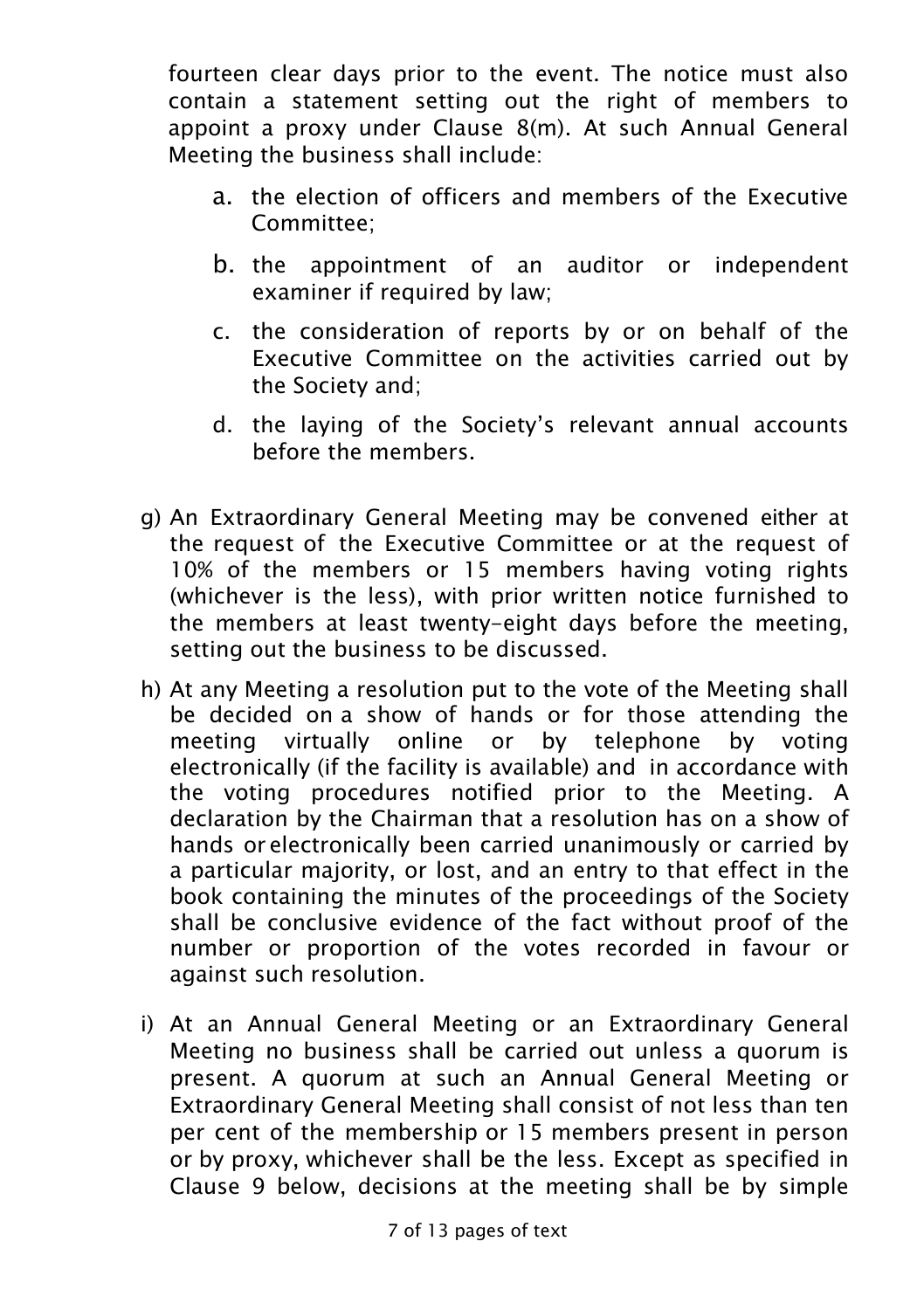majority.

- j) If a quorum is not present within 30 minutes of the time appointed for the General Meeting or if during the General Meeting a quorum ceases to exist the General Meeting shall be adjourned to such time and place as the Executive Committee shall determine. The Executive Committee must re-convene the meeting and must give at least 14 days clear notice of the reconvened General Meeting stating the date, time and place of the General Meeting. If no quorum is present at the re-convened General Meeting within 15 minutes of the time specified for the start of the General Meeting then the members entitled to vote present at that time, in person or by proxy, shall constitute the quorum for that General Meeting.
- k) If the virtual or hybrid meeting platform experiences technical issues the chair may postpone or adjourn the Meeting from time to time and from place to place without seeking the consent of the Meeting, but no business shall be transacted at any adjourned Meeting other than the business left unfinished at the Meeting from which the adjournment took place.
- l) General meetings shall be chaired by the person who has been elected as Chair of the Society. If there is no such person or he or she is not present within 15 minutes of the time appointed for the General Meeting then the Vice–Chair, failing whom an Executive Committee member nominated by the Executive Committee, shall chair the General Meeting; but if there is no Executive Committee member present and willing to act then the members present and entitled to vote must choose one of their number to chair the General Meeting.
- m) Proxy voting
	- i. Any member of the Society may appoint another person as a proxy to exercise all or any of that member's rights to attend, speak and vote at a general meeting of the Society. Proxies must be appointed by a notice in writing (a 'proxy notice') which:
		- states the name and address of the member appointing the proxy;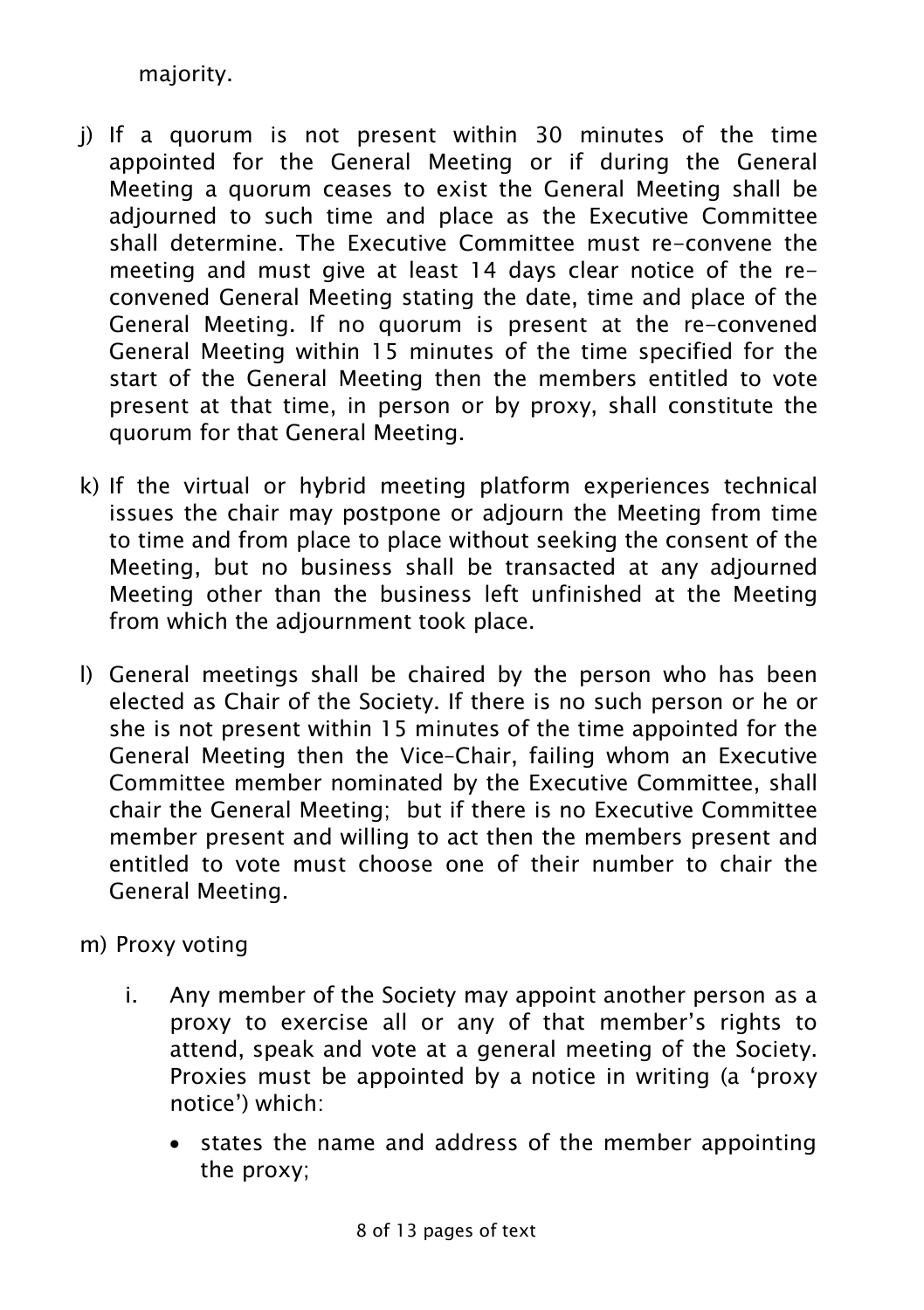- identifies the person appointed to be that member's proxy and the general meeting in relation to which that person is appointed;
- is signed by or on behalf of the member appointing the proxy, or is authenticated in such manner as the Society may determine; and
- is delivered to the Society in accordance with the constitution and any instructions contained in the notice of the general meeting to which they relate.
- ii. The Society may require proxy notices to be delivered in a particular form, and may specify different forms for different purposes.
- iii. Proxy notices may (but do not have to) specify how the proxy appointed under them is to vote (or that the proxy is to abstain from voting) on one or more resolutions.
- iv. Unless a proxy notice indicates otherwise, it must be treated as:
	- allowing the person appointed under it as a proxy discretion as to how to vote on any ancillary or procedural resolutions put to the meeting; and
	- appointing that person as a proxy in relation to any adjournment of the general meeting to which it relates as well as the meeting itself.
- v. A member who is entitled to attend, speak or vote (either on a show of hands or on a poll) at a general meeting remains so entitled in respect of that meeting or any adjournment of it, even though a valid proxy notice has been delivered to the Society by or on behalf of that member.
- vi. An appointment under a proxy notice may be revoked by delivering to the Society a notice in writing given by or on behalf of the member by whom or on whose behalf the proxy notice was given
- vii. A notice revoking a proxy appointment only takes effect if it is delivered before the start of the meeting or adjourned meeting towhich it relates.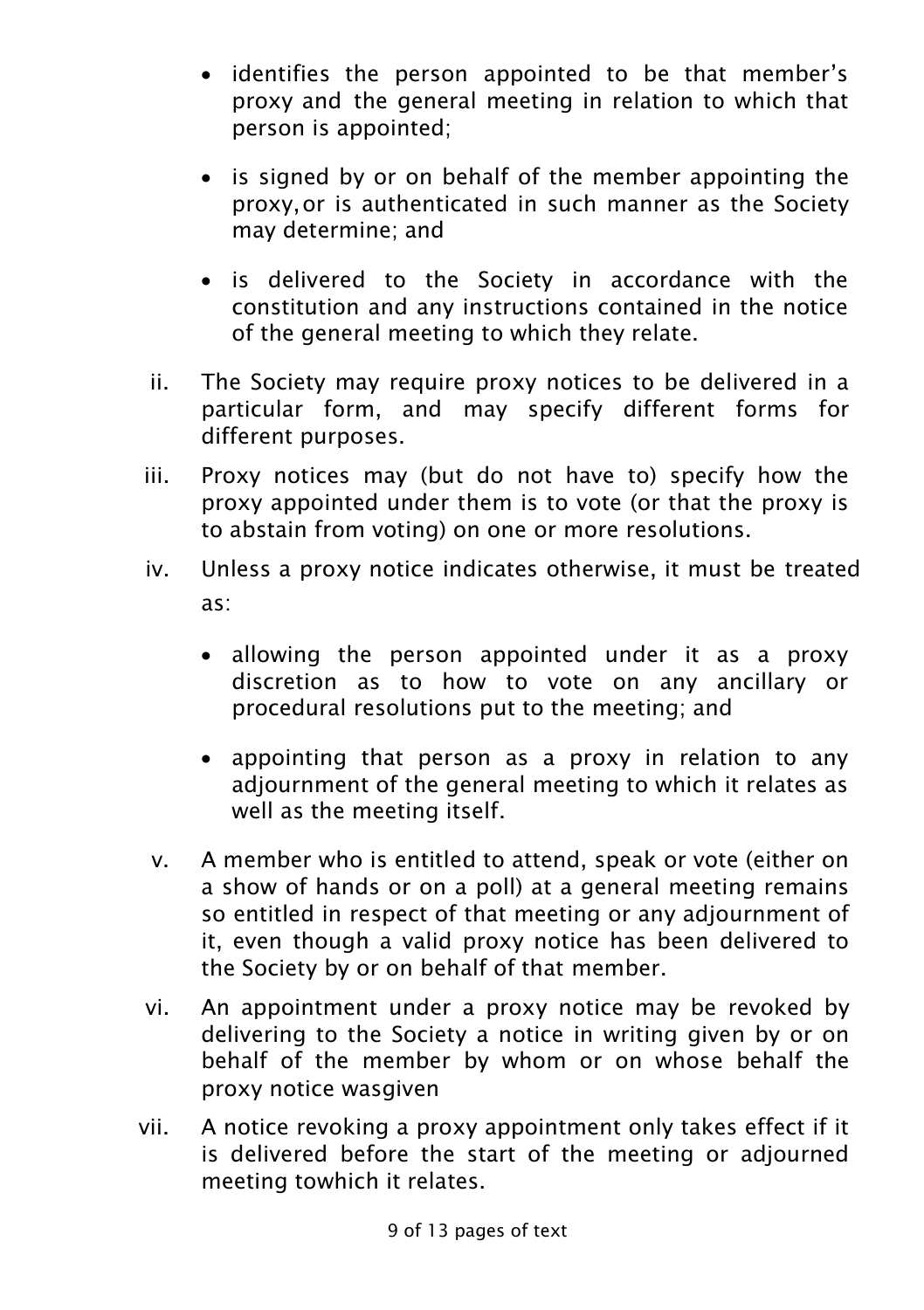viii. If a proxy notice is not signed or authenticated by the member appointing the proxy, it must be accompanied by<br>written evidence that the person who signed or written evidence that the person who signed or authenticated it on that member's behalf had authority to do so.

#### 9. CONSTITUTION

- a) The Constitution can be altered or amended only at an Annual General Meeting or an Extraordinary General Meeting of the Society at which proper notice has been given, such notice to include notice of the Resolution setting out the terms of the proposed alteration, and then only if the proposed alteration or amendment receives at least two thirds of the votes of Society members present in person or by proxy and eligible to vote at the meeting.
- b) No such alteration may be made which would have the effect of making the Society cease to be a charity at law.
- c) No alteration shall be made to Clause 1 (name clause), Clause 2 (objects clause), this Clause, or Clause 11 (dissolution clause), without the prior consent in writing of the Charity Commissioners for England and Wales ('the Commissioners').
- d) Proposals for constitutional amendments shall be submitted to the Society Executive Committee at least fifty-six days prior to the beginning of the month in which the Annual General Meeting is to be held.
- e) The Executive Committee shall promptly send to the Commissioners a copy of any amendment made under this clause.

#### 10. FINANCE

a) All income and property of the Society shall be applied solely towards the promotion and execution of the objects of the Society as defined in Clause 2 above, and no portion thereof shall be paid or transferred directly or indirectly in any manner by way of profit to any member of the Committee or the Society PROVIDED THAT nothing herein shall prevent reimbursement of reasonable and proper out-of-pocket expenses incurred on behalf of the Society (including but not limited to the payment of an approved fee when engaged as a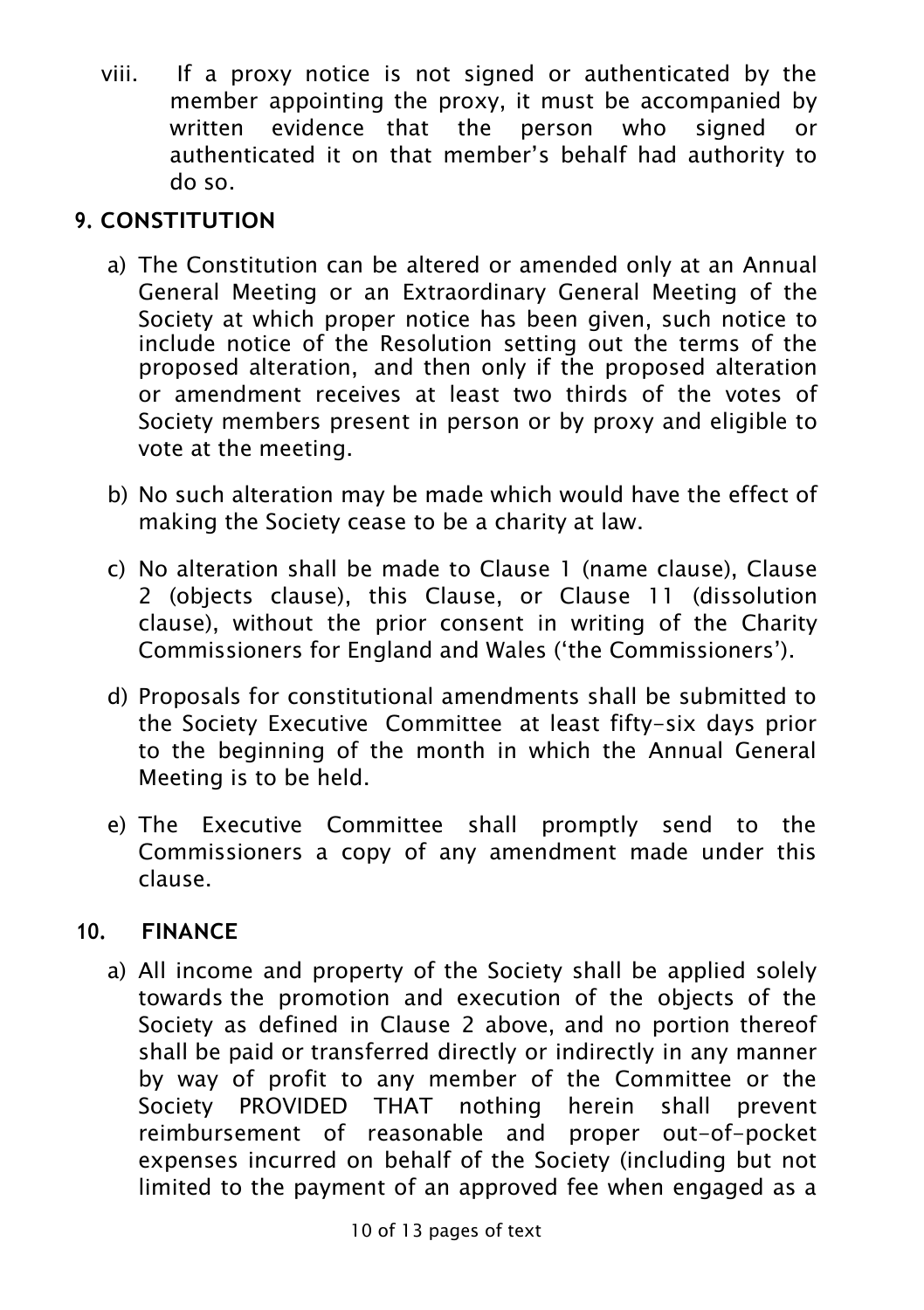speaker).

- b) The Executive Committee shall cause proper books of account to be kept with respect to all sums of money received and expended by the Society and the matters in respect of which such receipts and expenditures take place.
- c) The Chair, Secretary and the Treasurer, and any other officer appointed by the Society, shall be authorised signatories, the signature of any two being required on cheques and other documents governing the finances of the Society. In the event of two signatories being from the same household, any expenditure claim by either of them must be authorised by two signatories not part of that household.
- d) The Society's financial year shall commence on 1 January and annual accounts shall be prepared in relation to each calendar year. A copy shall be made available to all Society members as soon as practicable. Where appropriate or necessary the Society's annual accounts shall be audited or independently examined as required by law prior to being approved by the Executive Committee and laid before the members.

#### 11. DISSOLUTION

- a) The Society may be dissolved by a resolution passed by not less than two-thirds of those members present in person or by proxy with voting rights at either an Annual or Extraordinary General Meeting called by the Executive Committee following their decision that it is necessary or advisable to dissolve the Society and for which twenty-one days' prior notice (stating the terms of the resolution to be proposed) has been given in writing. Such a resolution may give instructions for the disposal of any assets held by the Society.
- b) If the resolution is passed to dissolve the Society the Executive Committee members shall remain in office as charitable trustees, and be responsible for winding up the affairs of the Society in accordance with this clause.
- c) The Executive Committee members must collect in all the assets of the Society and must pay or make provision for all the liabilities of the Society.
- d) The Executive Committee members must apply any remaining property or money: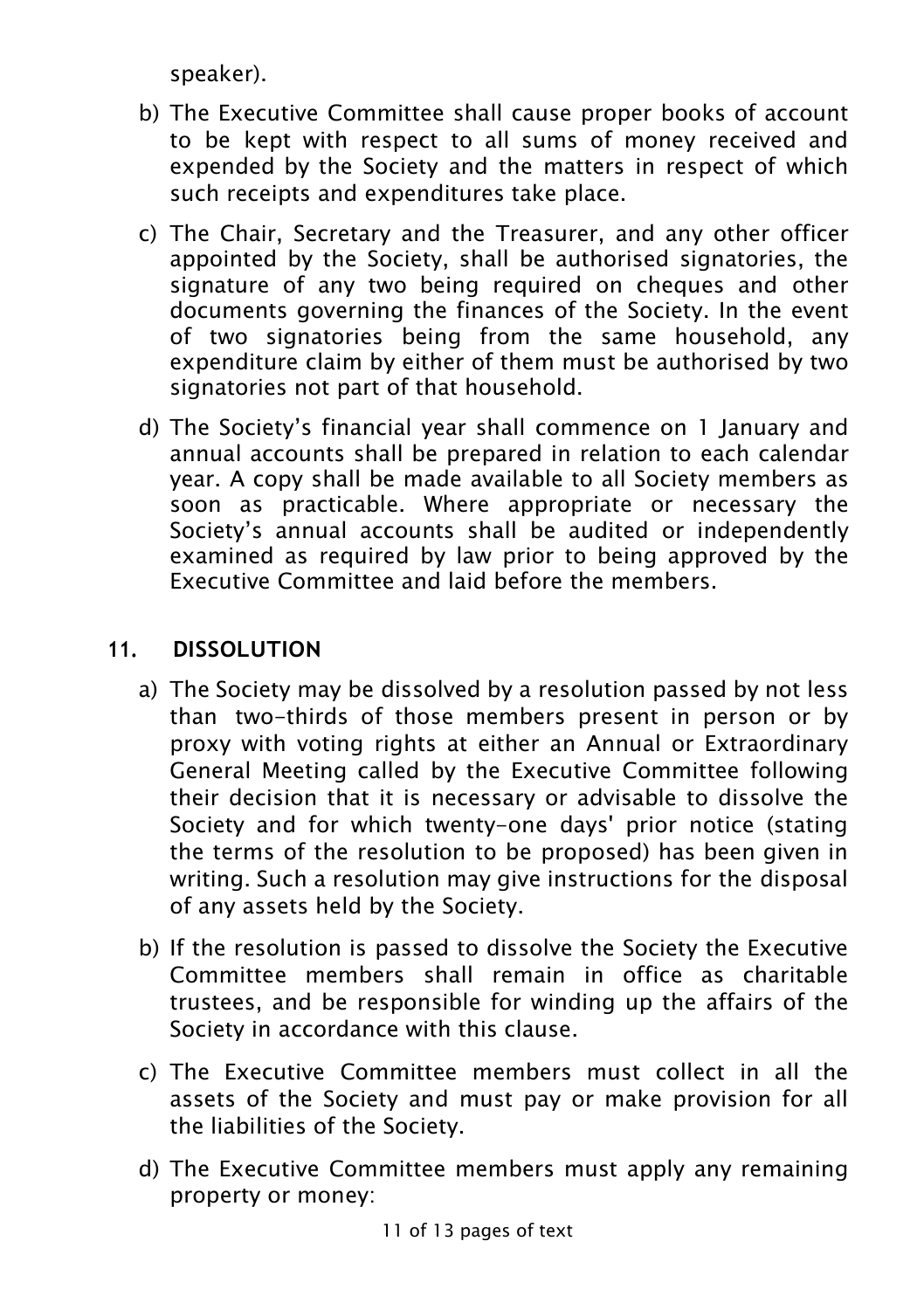- i) directly for the objectives of the Society;
- ii) by transfer to any charity or charities for purposes the same as or similar to the Society as resolved by the members of the Society or if none is resolved by the members then as the Executive Committee members select;
- iii) or in such manner as the Commissioners may approve in writing in advance
- e) In no circumstances shall the net assets of the Society be paid to or distributed among the members of the Society.
- f) The Executive Committee members must notify the Commissioners promptly that the Society has been dissolved and if they are obliged to send the accounts of the Society for the accounting period which ended before its dissolution they must send the Society's final accounts to the Commissioners.

#### 12. TRUSTEES

The Executive Committee may appoint not less than three persons (and not more than six persons) to be holding trustees for the Society to hold any property or assets owned by it or held or to be held in trust for the Society.

#### 13. INDEMNITY

- a) The members of the Executive Committee shall each be indemnified by the Society against any liability claim or demand arising from any action taken or omission in good faith by them on behalf of the Society or its Members in the administration of the Society.
- b) A member of the Executive Committee may benefit from trustee indemnity insurance cover purchased at the Society's expense in accordance with and subject to Section 73F of the Charities Act 1993.

#### 14. NOTICES

- a) All notices to be given by or to the Society must be:
	- i) in writing or
	- ii) given by electronic communications.
- b) the Society may give notice to a member either: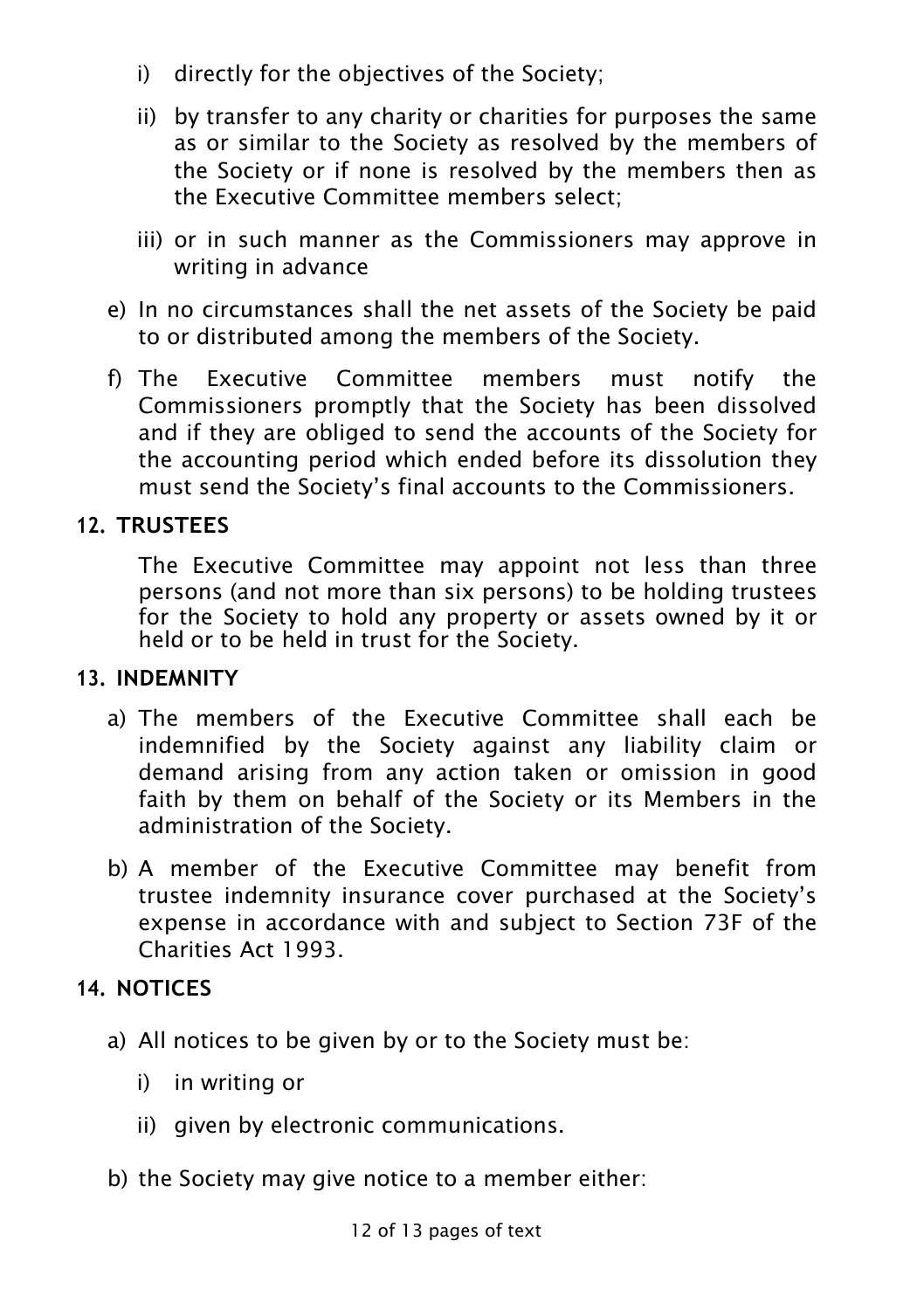- i) personally or
- ii) by sending it by post in a prepaid envelope addressed to the member's last known address or leaving it at the member's last known address or
- iii) by using electronic communications to the member's address.
- c) A member present in person at any meeting of the Society shall be deemed to have received notice of the meeting and of the purposes for which it was called.
- d) Proof that an envelope was properly addressed prepaid and posted shall be conclusive evidence that the notice was properly given and proof that a notice contained in an electronic communication was sent shall be conclusive evidence that the notice was given.
- e) A notice shall be deemed to be given 48 hours after the envelope containing it was posted or in the case of electronic communications 48 hours after it was sent.